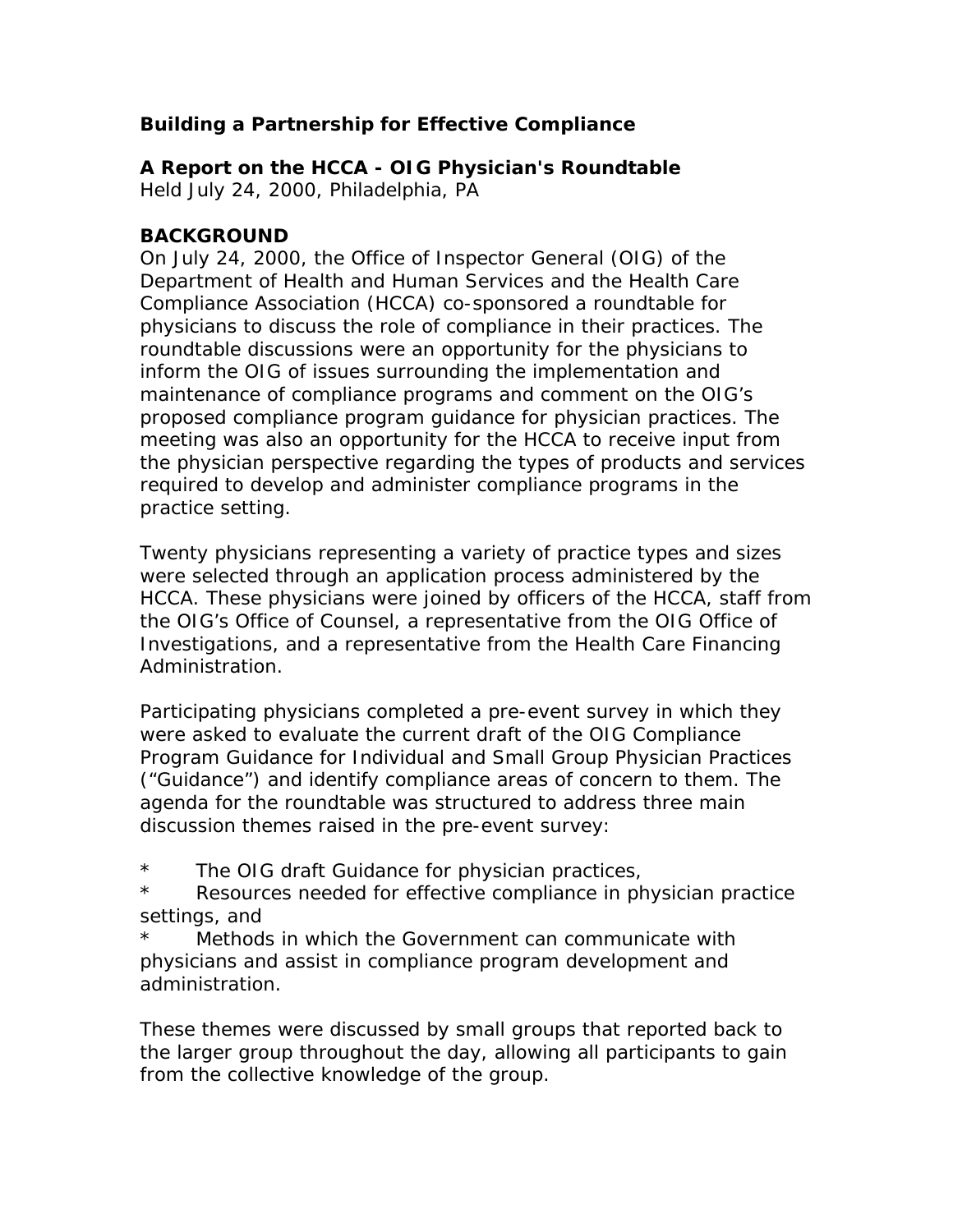Thanks to the collective efforts of all of the participants, the roundtable was judged to be a success by the great majority of the participants. The free exchange of ideas and differing opinions was constructive and took place in a positive atmosphere. Since the objective of this collaboration was to share perspectives on creating and implementing an effective compliance program in the setting of a physician practice, no attempt was made to reach consensus on the many issues that surround compliance with health care program requirements. However, all of the participants gained new insights into the challenges facing physicians when creating effective compliance programs in their practices.

In order to share these insights with a larger audience, the presentations of the small groups to the collective audience of all participants were audiotaped and transcribed. The following report summarizes the presentations of these groups and comments raised by all participants. The views expressed in the following summaries of the discussions do not necessarily represent the views of the OIG or the HCAA.

## **INTRODUCTION**

Seeking to engage the private health care community in discussions about preventing and combating fraud and abuse, the HHS/OIG issued, on June 7, 2000, a draft compliance program guidance for individual and small group physician practices and invited comments from all concerned parties. The draft Guidance contains seven elements that, based on the Federal Sentencing Guidelines, have been determined to be fundamental to an effective compliance program:

- \* Implementing written policies;
- \* Designating a compliance officer/contact;
- \* Conducting comprehensive training and education;
- \* Developing accessible lines of communication;
- \* Conducting internal monitoring and auditing;
- \* Enforcing standards through well-publicized disciplinary guidelines; and
- Responding promptly to detected offenses and undertaking corrective action.

The draft Guidance was designed to assist individual and small group physician practices in developing and implementing internal controls and procedures that promote adherence to statutes and regulations. The seven elements included in the Guidance are also contained in previous guidances issued by the OIG, and this Guidance, like previous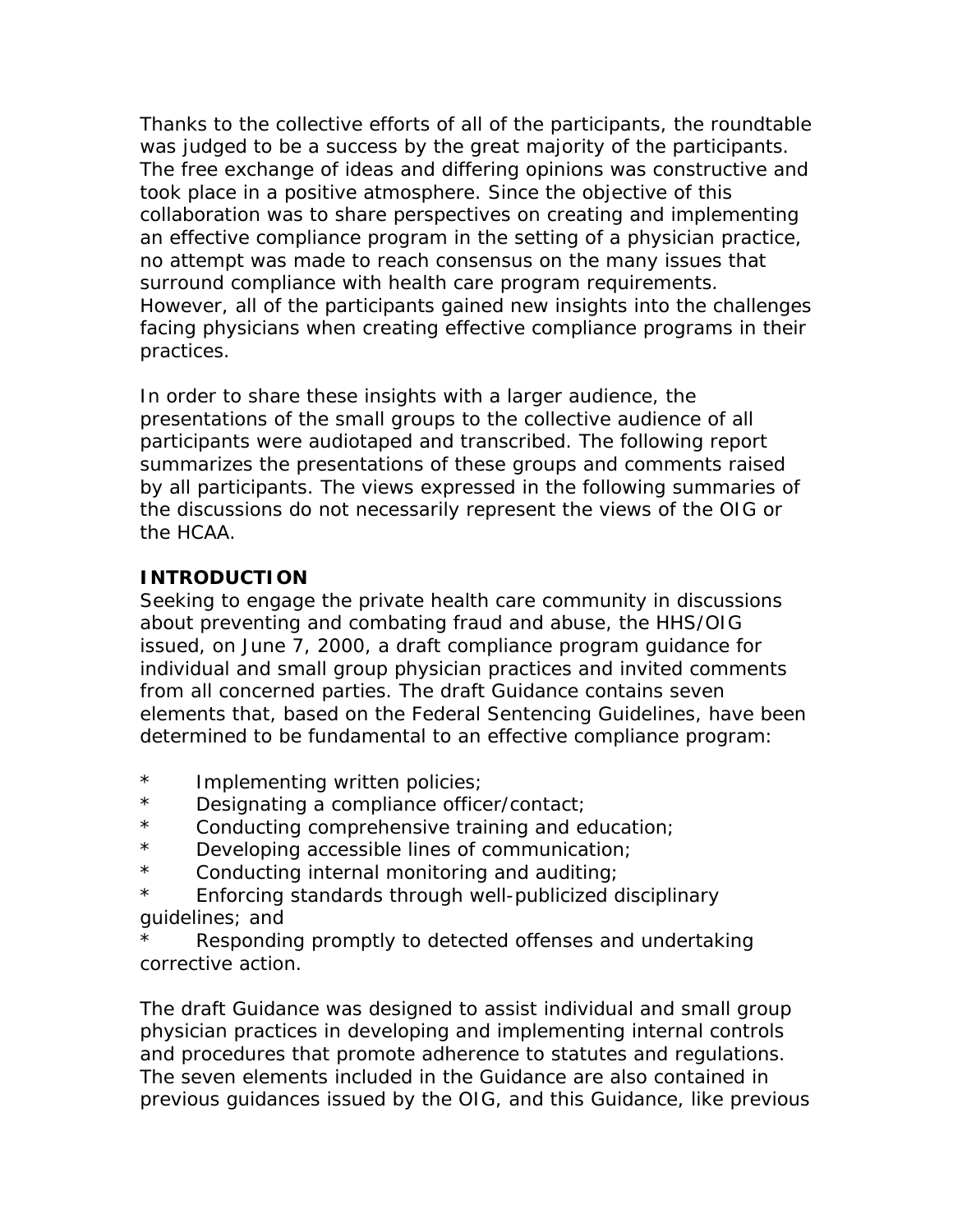ones, is not mandatory or binding. The draft OIG Guidance also includes 6 appendices addressing additional risk areas, criminal statutes, civil and administrative statutes, OIG-HHS contact information, carrier contact information, and Internet resources. As previously noted, the discussions were focused on:

\* The structure and practicality of the OIG draft Guidance and suggestions for change

Resources needed for effective compliance in physician practice settings

Methods in development and administration of a compliance program

# **STRUCTURE AND PRACTICALITY OF THE OIG GUIDANCE**

The language of the draft Guidance was identified early on in the roundtable discussions as a serious concern. There is, in general, a perceived "language barrier" between medicine and Government. Roundtable participants recognized that compliance will affect everyone in the physician practice office, so the language or terminology of the Guidance should be understandable by all parties involved, including - and perhaps especially - by office staff. It was also noted that the education levels of staff in the individual and small group physician practice might be widely divergent. Some participants opined that the Guidance employs language that may not be commonly understood. "Benchmark", for example, is a term used in the document and one that is open to multiple interpretations. The phrase "reasonable and necessary" is another. There was a suggestion that a practicing physician help write the Guidance to make sure the language is appropriate for the practicing physicians and their office staff or that the OIG conduct focus groups comprised of physicians and office staff to assist in drafting the language of the Guidance. It was further suggested that any compliance program should be made "accessible to the people who work in a real office." A document that is user-friendly will be better understood and hence more effective. It was noted that a significant portion of program violations relates to billing and coding. Therefore, the role of the coder cannot be underestimated. Coders are directly or indirectly responsible for nearly all of a practice's Medicare/Medicaid revenue. One physician participant noted that he still does his own coding, but it was agreed that physicians who do their own coding are now in a distinct minority. Most coders do not have a degree higher than a bachelor's degree and virtually no medical training, per se. Yet it is the coders, dealing daily with the most complex of statutes, laws and regulations that must have the best grasp of compliance-related issues.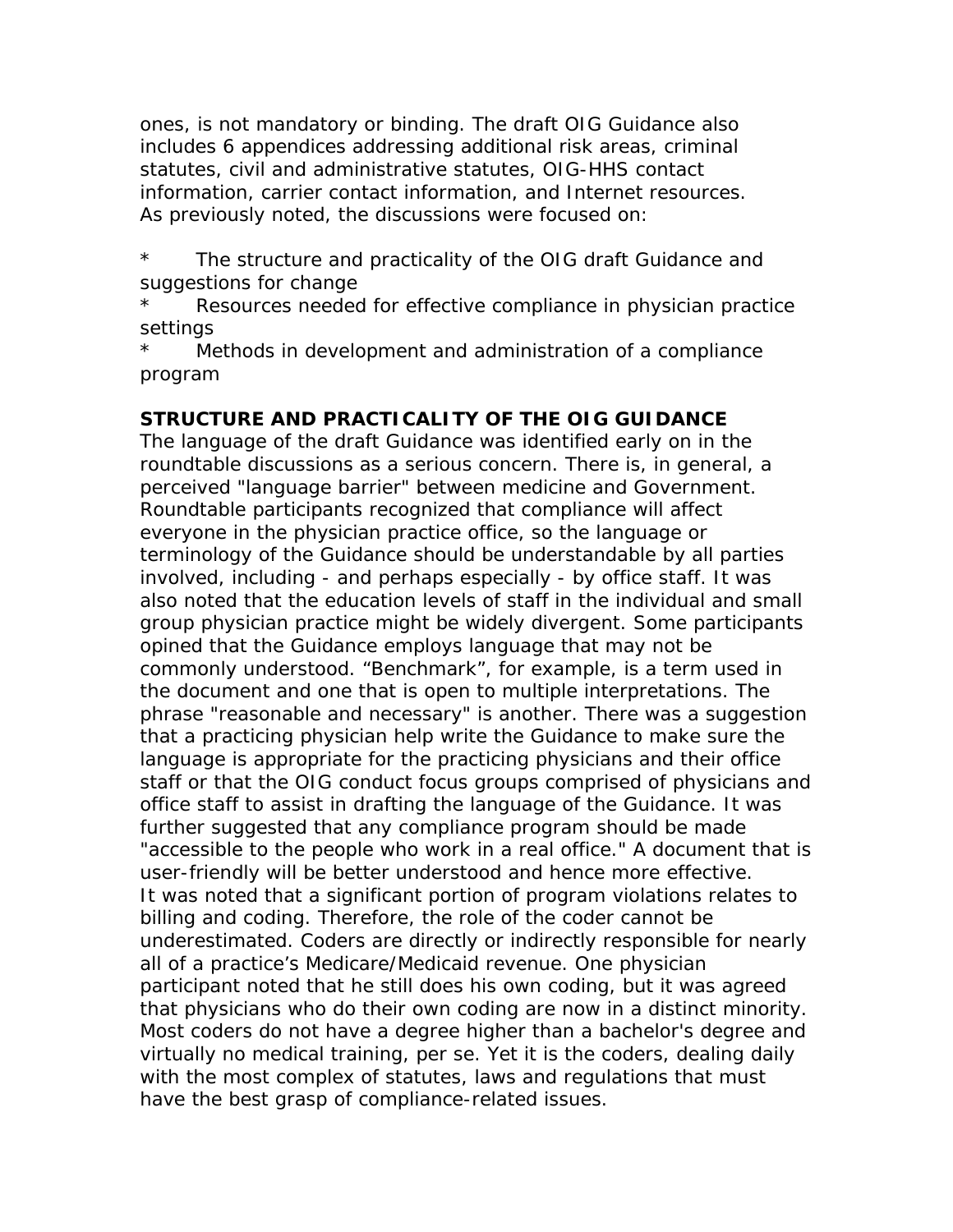It was also emphasized, however, that coders are increasing their recognition and professionalism by obtaining certifications from programs offered by organizations such as the American Academy of Professional Coders. Some participants suggested that while credentialed coders are not yet the norm and can mean additional payroll dollars, the importance of qualified coders should not be underestimated. Regardless of their qualifications, the participants agreed that the Guidance must be accessible to this group. Participants noted that the draft Guidance is well organized, but not "visually impacting enough to be readable for an individual." Potential problems included poorly delineated paragraphing and the lack of spacing between paragraphs. The footnotes were described as very helpful in terms of specificity and depth, and there was a suggestion to expand the footnotes, especially to explain or elaborate on more technical terms. Appendices, especially those with examples, were also identified as helpful.

It was suggested by some that the overall structure of the document could be streamlined. Policy goals could be presented in a bulleted format with shorter descriptions to balance generalities and details. Explanations and backup information can be provided in an appendix. There is no mechanism for oversight described as part of the policies and this was targeted as an area for discussion. The challenge will be to make it accessible to practices of varying sizes and different specialty configurations. Ways of determining risk areas were also discussed and the OIG representatives urged those concerned about risk areas to review the OIG annual *Work Plan* which identifies areas targeted for special attention in the coming year.

In summary, physician participants complimented the "positive tone to the document" but also noted that there were opportunities to make the document more user friendly" in the final version.

#### **RESOURCES NEEDED FOR EFFECTIVE COMPLIANCE**

All agreed that education and training resources would be a key factor in implementing an effective compliance program. The group concurred that Web-based technology and interactive CD-ROM programs could be enormously helpful. For example, one participant advocated an ".EDU" Website for credentialing and CME [continuing medical education] requirements. There was strong encouragement by physician participants for the Government to expand its compliancerelated Websites, making them as user-friendly as possible. One suggestion urged that the OIG create a button or icon on its Web page that will link directly to a physician-specific compliance page.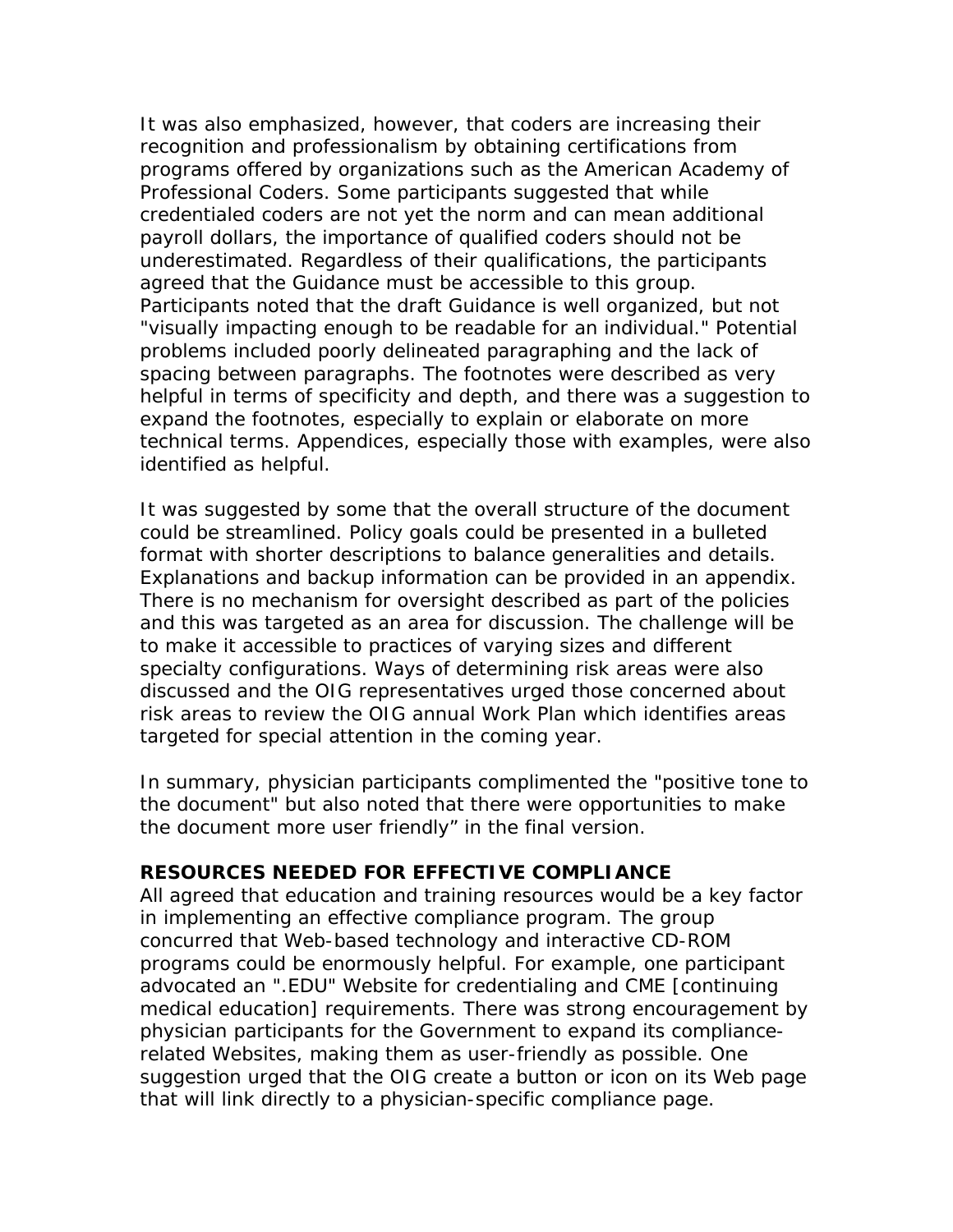Educational opportunities via this Website would also be helpful. Quarterly on-line newsletter updates from HCFA highlighting trends and perspectives were also suggested as a potentially valuable resource. HCFA and the OIG were encouraged to seek feedback from physicians on their Websites to foster an interactive dialog and mutual understanding. A faster, easier to manage search engine for the regulations database was identified as desirable.

The physician participants exhibited an eagerness to know and understand what resources are necessary to implement and maintain a compliance program. They called for a basic resource, perhaps downloadable at no charge from HCFA that provides an implementation template for the small physician practice. It was encouraged that the template include specialty specific encounter forms, and that paperwork for coding, billing, and payment be separate from medical communication forms. This template would also include forms, guidelines, and tools for record keeping. It might also have a checklist of questions, such as sample issues to discuss with the billing department. A "turn key" audit sheet was suggested as part of the template. There was a question about whether all physicians would find this sort of pre-packaged compliance program attractive and user-friendly, and it was added that some flexibility in the template is desirable. As noted earlier, the template should be specialty specific, but it should also be adaptable for a multi-specialty practice.

While the discussion on educational resources was enthusiastic, it was noted that some physicians, especially in individual and small group practices, are not technologically savvy. Physicians working in the inner city may not have financial resources available for the latest computer equipment or even have computers at all. The needs of these groups must also be considered. There was also a call for starting compliance-related education earlier in a physician's career. Residency programs sometimes offer training in this area, but not consistently. Compliance would best be incorporated into the third or fourth year medical school curriculum.

It was noted that one source of educational programs on compliance is the individual medical specialty organization. It was also noted that many specialty societies are also offering compliance education and that choice and variety in educational options is desirable. There was a suggestion from the physician participants that HCFA or OIG provide an example of a model compliance plan for small group physician practices, which physicians could then adapt for their own practices. A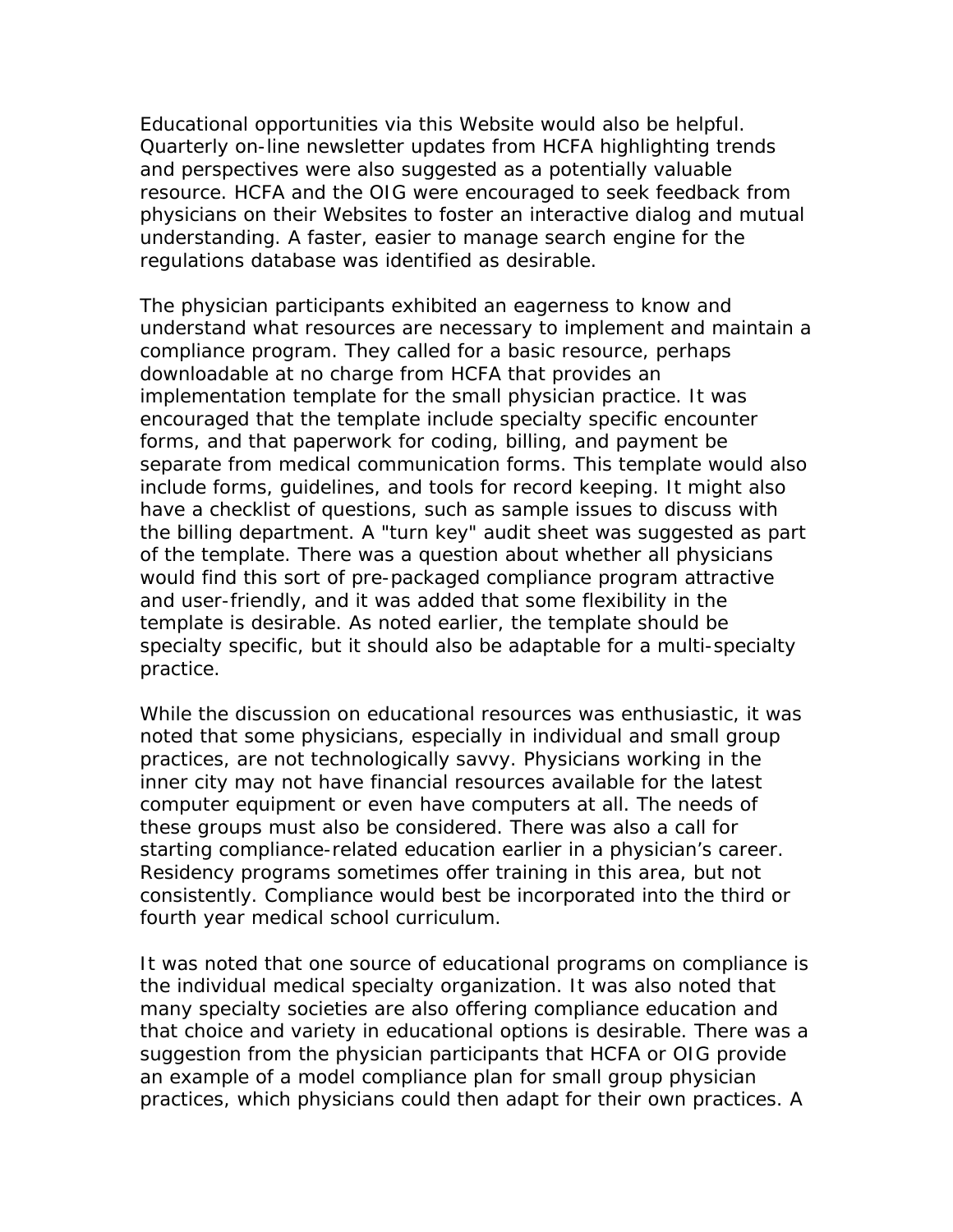list of resources available on the Internet would also be helpful. In addition, there was discussion about how to measure the effectiveness of training and quantify the "return on investment" for training efforts. However, no concrete suggestions arose from this dialogue.

#### **METHODS IN DEVELOPMENT AND ADMINISTRATION**

The physician participants identified designing internal audits as one of the major challenges of developing and administering a compliance program. Audits were generally recognized as important, and there was a call for more guidance from the Government on this topic, especially on what factors may contribute to the Government's decision to initiate an audit of a provider. The OIG was encouraged to provide on its Web site sample audit protocols to assist physicians in designing an internal audit.

The participants also discussed how to prioritize issues for audit and compliance assessment. The OIG representatives took this opportunity to describe in detail the OIG annual *Work Plan.* This document, available at [oig.hhs.gov](http://oig.hhs.gov/) highlights those areas on which the Government will devote its audit and evaluation energies. It was also mentioned that not all physicians have computers with access to the Internet. Moreover, the *Work Plan* is a "static" document, which is published in the fall and presumably not modified. It was felt that there needs to be a way for physicians to gain a sense of what issues are evolving and what new trends are emerging.

There was much discussion about auditing since the physician participants felt that auditing poses many challenges. There is, some noted, an inherent conflict of interest in conducting internal audits; yet not everyone can afford to hire outside objective consultants. It will be important to the physician practice to have consistent and accurate feedback from the Government on compliance questions if audits are to be effective compliance tools. Because internal audits can raise many questions, there was a strong recommendation from some of the physician participants that the Government take great care to ensure that Fiscal Intermediaries understand the issues and that there are no regional variations in interpretation and enforcement. It was encouraged that Fiscal Intermediaries be subject to compliance standards also, including regular monitoring.

The question arose among the physician participants as to what happens when an internal audit identifies a potential problem. There was an active debate about the value of auditing retrospectively and going back in time in search of mistakes. The Government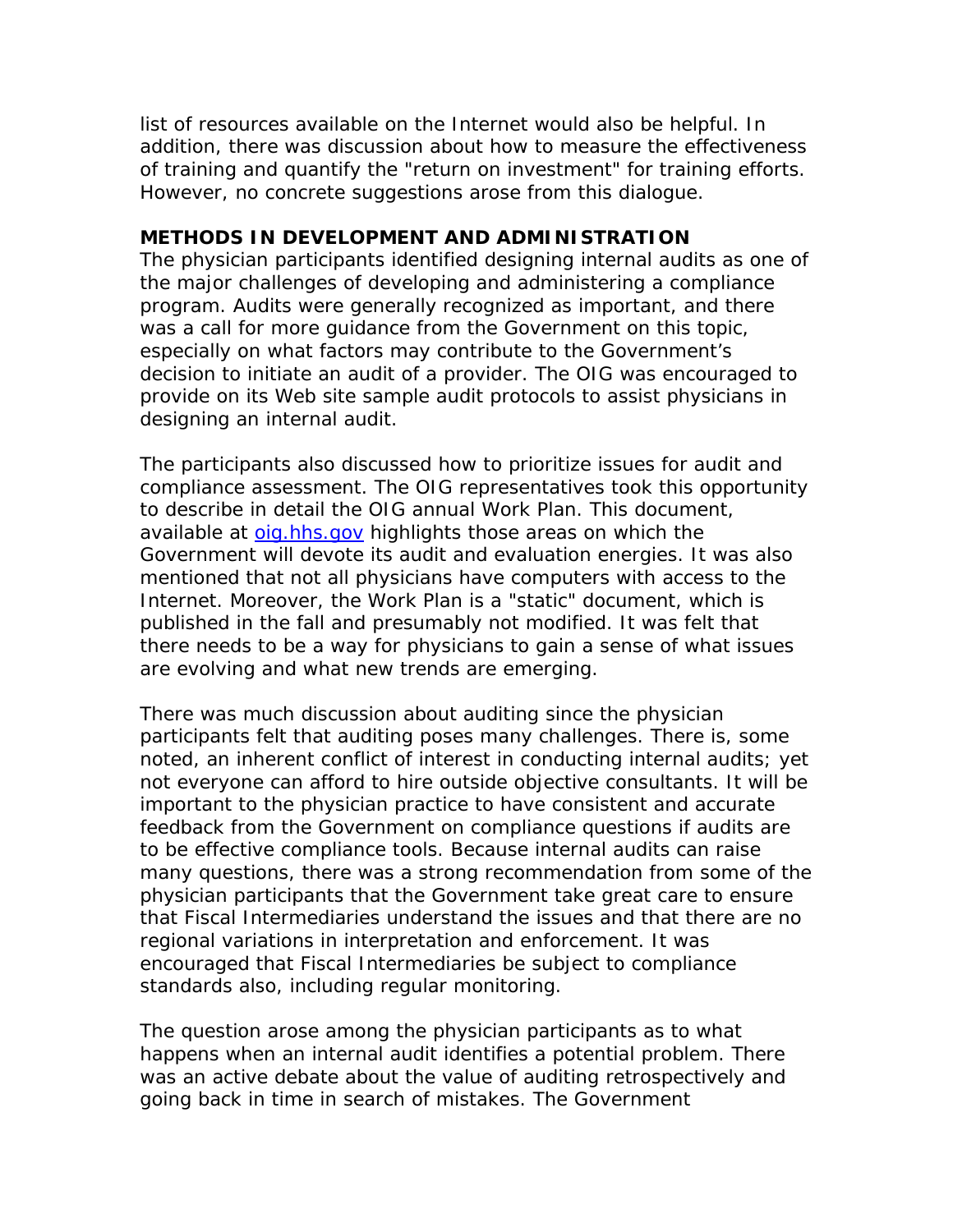representatives encouraged physicians to use the audit for prospective corrective action, but not to ignore past problems that might have resulted in overpayments. Physicians were urged to talk with intermediaries and/or the Government when potential problems arise. In an effort to encourage "self-reporting," OIG participants will continue to explain what the Government views as innocent error as opposed to outright fraud. Descriptions of hypothetical situations and case examples were suggested as ways to achieve this goal. The OIG participants also explained that self-disclosure can be of interest and benefit to both the Government and the physicians. It was noted that of the more than 75 recent self-disclosures, many were resolved as single incidents with simple one time repayment. Corporate integrity agreements and penalties are not necessarily the norm.

There were questions about specific punishment or disciplinary action a practice should take if a mistake is found. The draft Guidance does not specifically outline recommended disciplinary actions that a practice should take against an offending individual. The consensus was that such decisions belong in the hands of the physicians running the practice.

It was noted that many individual and small group physician practices outsource their coding and billing operation. These third-party billing companies are entirely separate from the physician practice. Questions arose about physician practice responsibilities concerning a third-party billing company's compliance activities. There was general concern that such outside billing companies may not maintain appropriate types of records or do regular auditing. An OIG representative identified this as a critical issue and advised physician practices to ensure, through the contract between the physician practice and the third-party billing company, that the contracted third party billing company have in place appropriate policies and procedures related to compliance. It was noted that the OIG issued a Compliance Program Guidance for Third-Party Medical Billing Companies in January 1999. Physicians using third party billing companies should insist that any contractual arrangement clearly state that the third party billing company must abide by all applicable statutes and regulations and that the company follow the OIG Third-Party Billing Guidance. As an OIG representative pointed out, "you can't contract away the false claims act liability."

Documentation was also identified as a potential problem area. Physician participants described the process of note taking and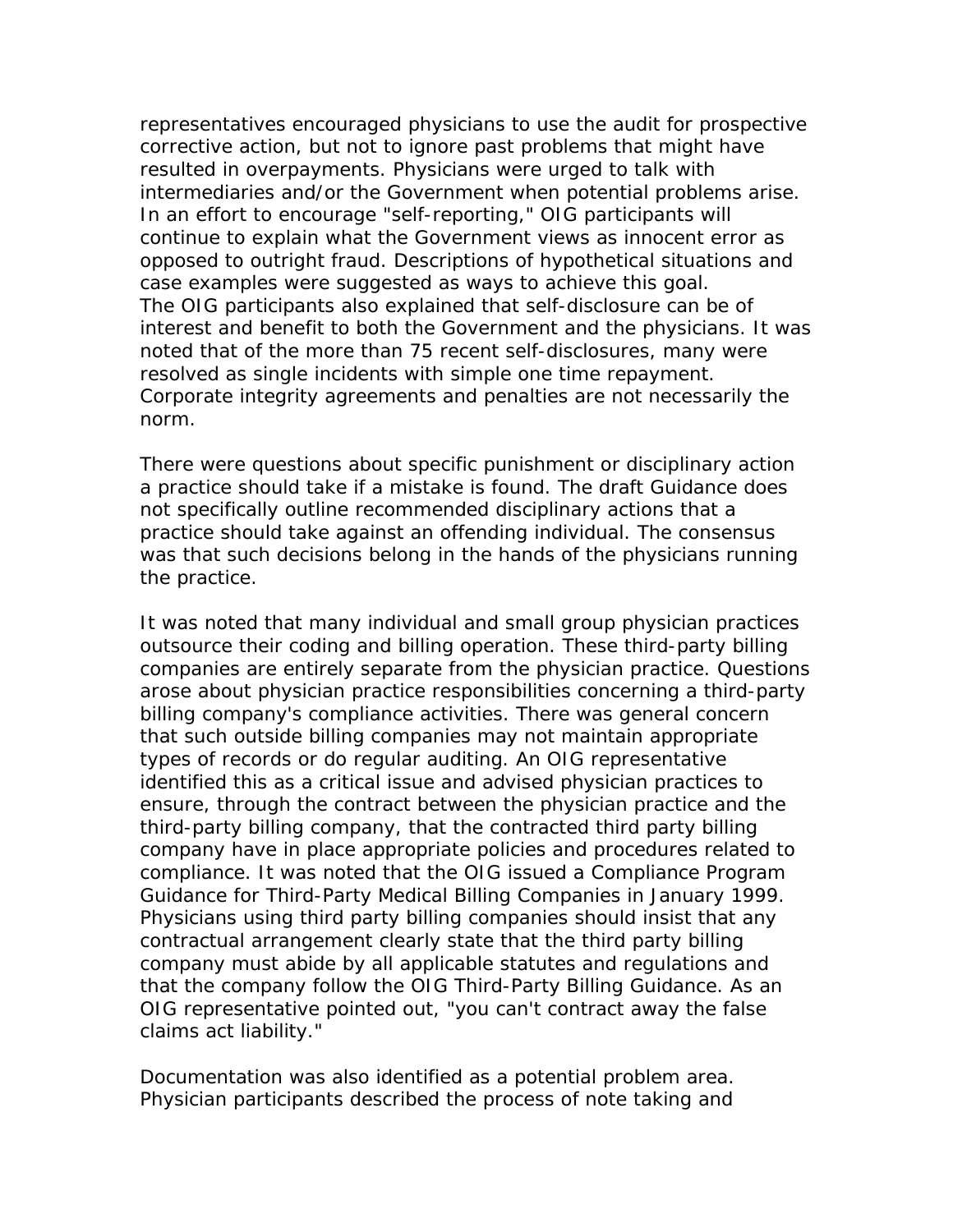explained the difficulty in putting all relevant medical points into the chart. A physician's notes may seem perplexing to some, especially non-physicians or even non-specialists. There was a plea that weight be given to a physician's informed decision and that the physician's judgment be respected when coding questions arise. When implementing a compliance program, one physician suggested an approach that emphasizes "optimizing physician billing," rather than the "compliance" or regulatory aspect. By emphasizing the business aspect, the goal is accurate coding. Both upcoding and down coding are bad business practice.

The question of gauging severity of condition when coding was also discussed. Determining severity can be tricky, and here again, it was strongly recommended by the physician participants that the physician's informed judgment be given weight. It was noted that the new E&M Guidelines have included more vignettes to assist in determining severity—a model the OIG might adapt for the Guidance. One participant, an experienced coder, noted that in most cases if a physician documents a condition as complex and posing a serious threat to the patient's well being or life, the physician's decision will be accepted.

There was concern expressed that today's physician is making notes in the chart with an eye toward reimbursement instead of focusing foremost on the patient's medical or health care issues. To many participating physicians, practicing medicine today seems to be more about collecting data and generating reports than caring for patients. The roundtable participants agreed that compliance is a quality issue; physicians want to provide high quality patient care and have a high quality business office. Some physicians expressed concern that compliance activities take time, and that time, ultimately, is taken away from patient care. Most physicians want to—and should—spend as much time as possible reading related specialty journals to keep up to date. Focus groups or town hall meetings were suggested as outreach efforts. The physicians also felt that in the spirit of dialog, HCFA and the OIG could build better lines of communication by acknowledging the considerable time and effort compliance entails for the physician practice and by making a commitment to reducing the time and effort needed.

It was noted that there is some fear that compliance will create another layer of bureaucracy that will take away from patient care. While there is no evidence-based medicine to show that a compliance program has a direct effect on a medical outcome, compliance must